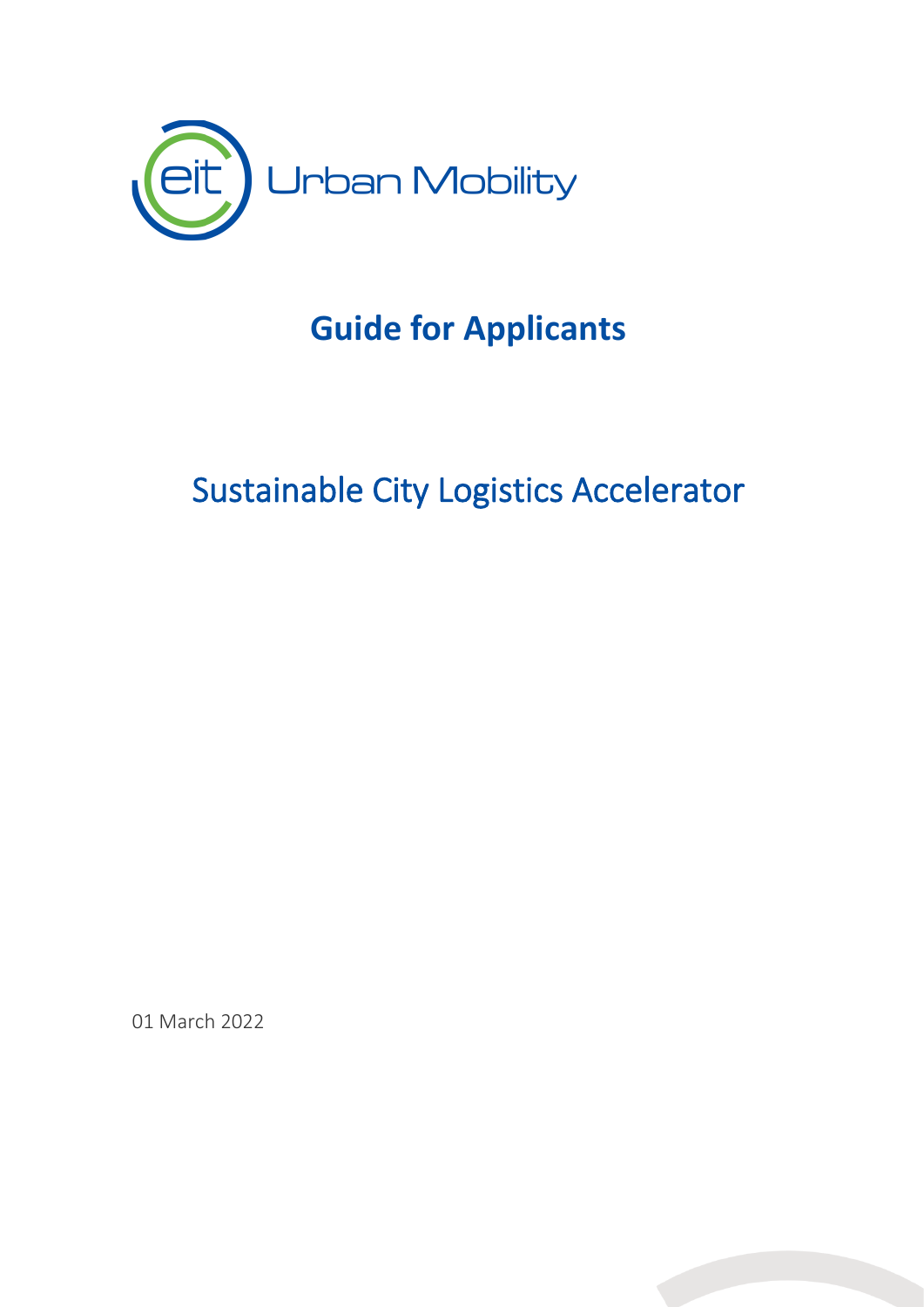



# **Contents**

| <b>GENERAL INFORMATION</b>                                           | 2 |
|----------------------------------------------------------------------|---|
| <b>OFFERING</b>                                                      | 3 |
| <b>TIMETABLE - DEADLINES</b>                                         | 3 |
| <b>ELIGIBILITY</b>                                                   | 4 |
| <b>APPLICATION PROCESS</b>                                           | 5 |
| <b>EVALUATION PHASES AND CRITERIA</b>                                | 5 |
| <b>COMMUNICATION OF RESULTS</b>                                      | 6 |
| <b>SELECTED START-UPS</b>                                            | 7 |
| <b>SUPPORT AND CONTACT</b>                                           | 7 |
| <b>ANNEX 1 - Application form, sections and required information</b> | 8 |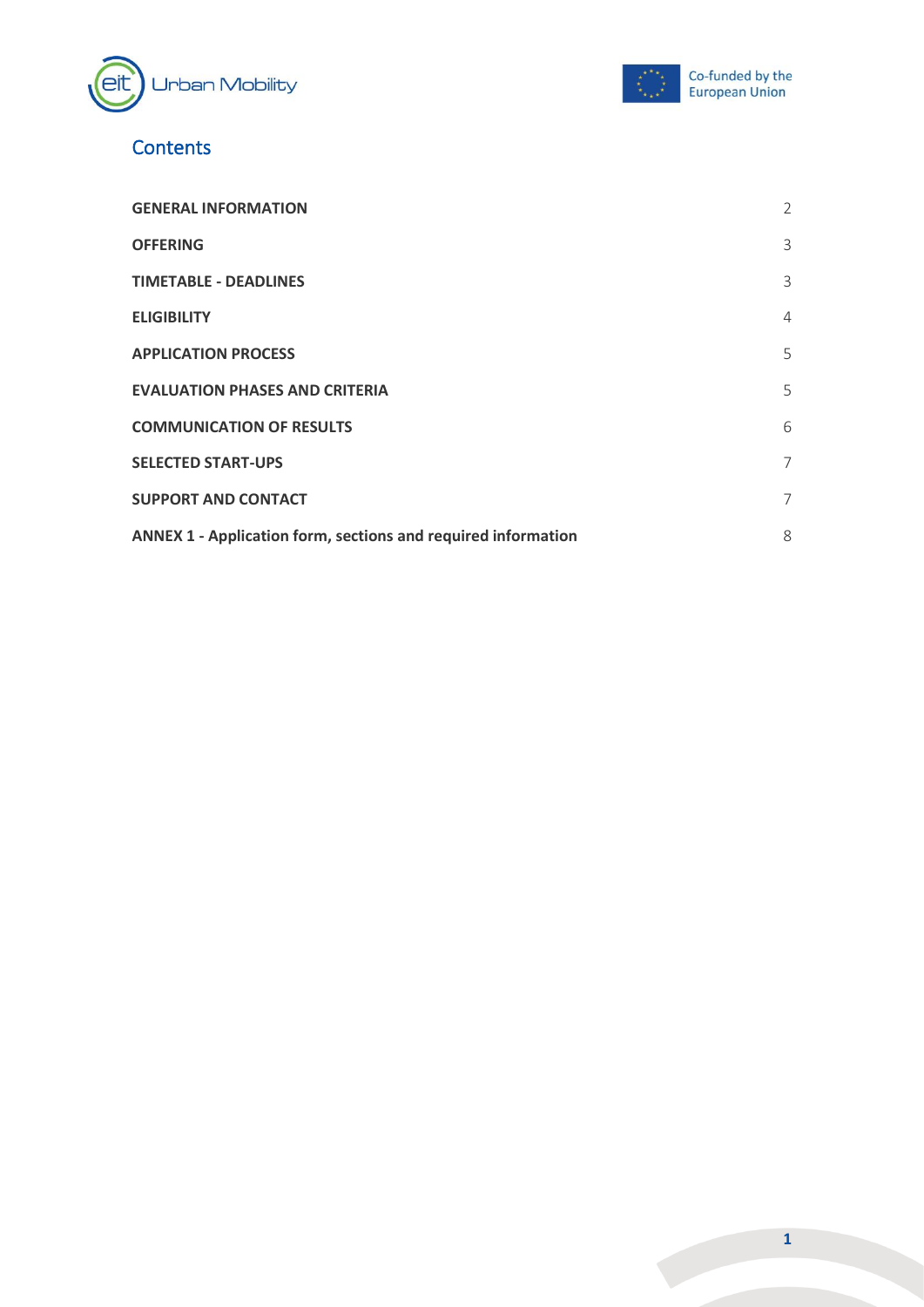



## <span id="page-2-0"></span>1. GENERAL INFORMATION

[EIT Urban Mobility](https://www.eiturbanmobility.eu/) is an initiative supported by the European Institute of Innovation and Technology (EIT) acting to accelerate positive change on mobility to make urban spaces more liveable since January 2019. We aim to become the largest European initiative transforming urban mobility. [Business Creation](https://www.eiturbanmobility.eu/business-creation/) area aims to become the reference in the market for supporting and funding gender-balanced start-ups within urban mobility.

The Sustainable City Logistics Accelerator is one of the thematic accelerator programmes from Business Creation. The Sustainable City Logistics Accelerator is an EU-funded programme implemented through partners to take early-stage mobility start-ups to the next level. The programme is designed to offer early-stage start-ups from EU and Horizon Europe associated countries the following services and support:

- A consortium of seven strong international startup accelerators
- Individualized business coaching and training
- City matchmaking to test your solution
- Mentoring by industry experts and experienced founders
- Free co-working space in Munich, Milan or Copenhagen
- Product and technology validation with access to a network of living labs
- Investor pitch coaching and potential contacts with investors and VC funds
- Promotion of your start-up at the Business Creation portfolio webpage, and through EIT Urban Mobility communication channels
- Access to EIT Urban Mobility investment initiatives and funding instruments

*Partners involved:*

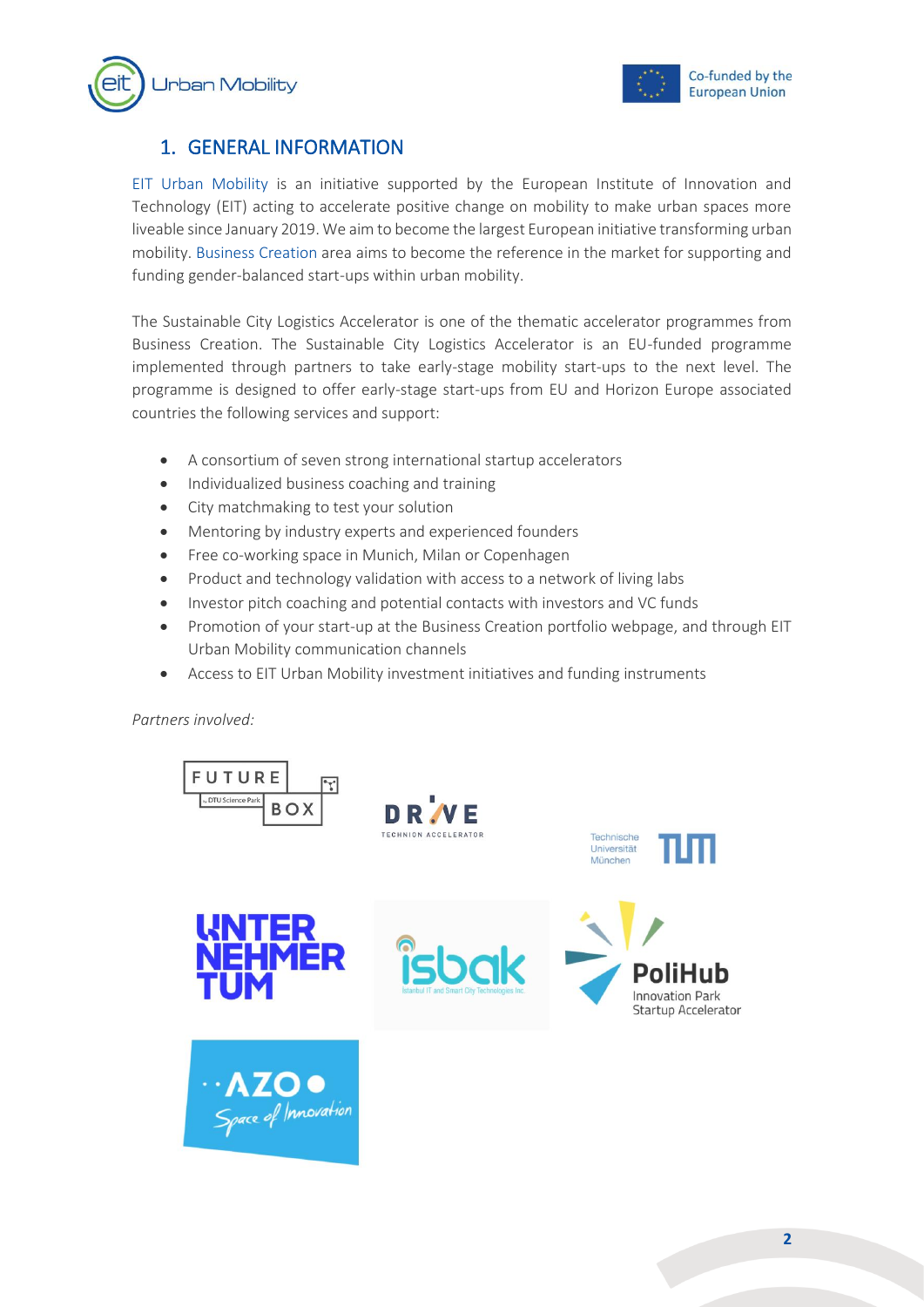



# <span id="page-3-0"></span>2. OFFERING

The Sustainable City Logistics Accelerator is an international six-month accelerator programme for startups who are ready to scale up internationally and access a unique network of the leading deep tech startup accelerators across Europe.

In the Sustainable City Logistics Accelerator, your startup will get ready to kick off sales in international markets. You will get one-to-one business coaching, mentoring, and workshops. The programme offers city matchmaking to test your solution and facilitates an introduction to test and demonstration labs around Europe.

Is your startup facing the challenges of creating more sustainable freight and goods transportation in cities and overall sustainability in city logistics? Then this six-month online programme is your chance to get real product-market fit and enter international markets faster.

## <span id="page-3-1"></span>3. TIMETABLE - DEADLINES

Important moments

| Stage of the call                     | <b>Date</b>   |
|---------------------------------------|---------------|
| Call opens                            | 01 March 2022 |
| Deadline                              | 01 May 2022   |
| 1st phase: evaluation of applications |               |
| Announcement of phase 2 shortlist.    | May 2022      |
| 2nd phase: online pitch session       |               |
| Communication of results              |               |
| Live Kick-Off in Munich               | 14 June 2022  |

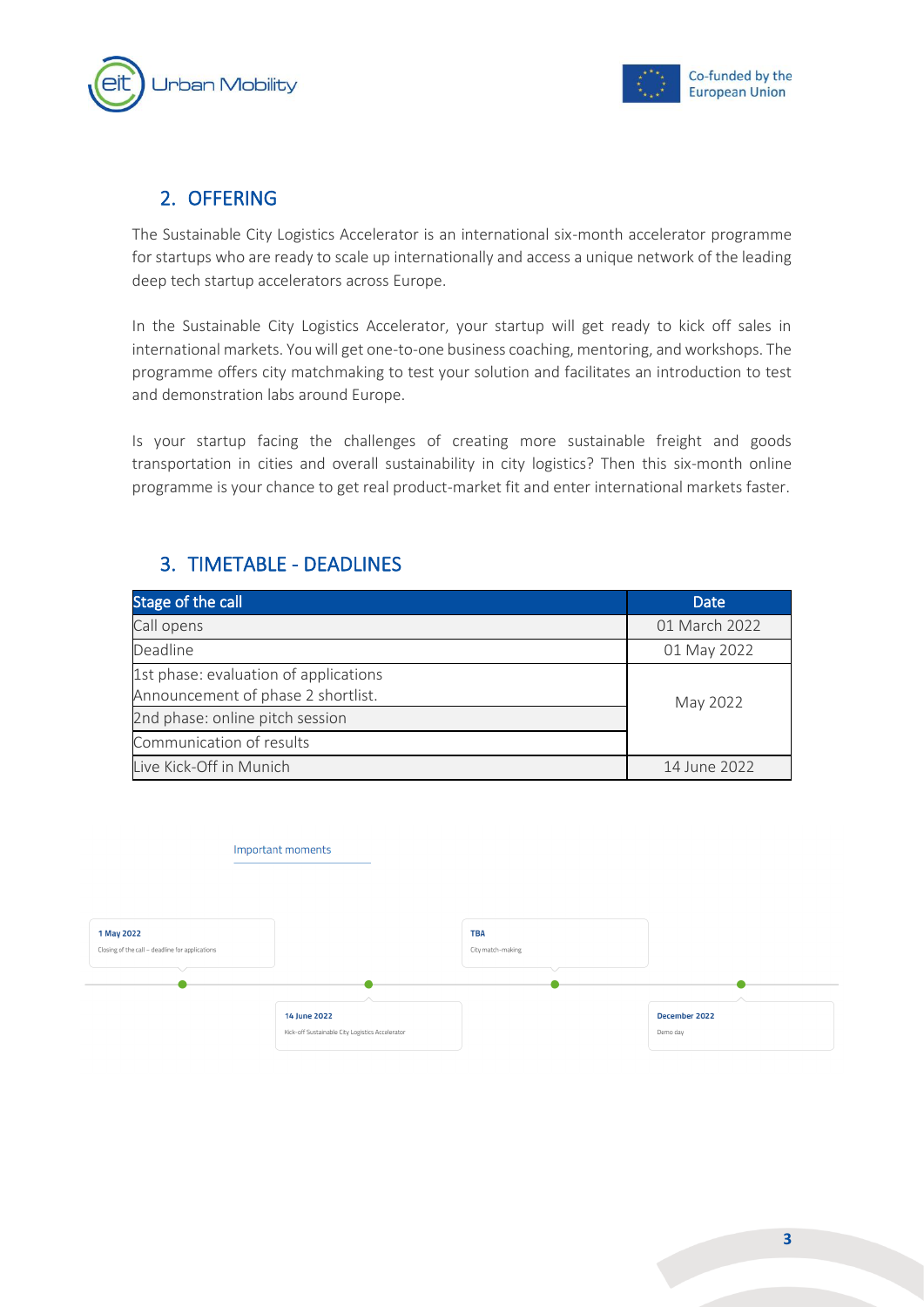



## <span id="page-4-0"></span>4. ELIGIBILITY

Applicants will have to comply with the following eligibility criteria:

- A clear, scalable business idea
- Duly justified, preferred TRL  $4 7$ , according to TRL definition in [Horizon Europe](https://ec.europa.eu/info/funding-tenders/opportunities/docs/2021-2027/horizon/wp-call/2021-2022/wp-13-general-annexes_horizon-2021-2022_en.pdf)  Work [Programme 2021-2022 General Annexes B](https://ec.europa.eu/info/funding-tenders/opportunities/docs/2021-2027/horizon/wp-call/2021-2022/wp-13-general-annexes_horizon-2021-2022_en.pdf) – Eligibility (page 10)
- A team with at least 2 TE (NOT a single founder): minimum 1 team member pursuing the start-up fulltime (not necessarily connected to monetary compensation)
- START-UP incorporated in EU or EU associated countries according to the official list of countries by the European Union and [third countries associated to Horizon Europe.](https://ec.europa.eu/info/funding-tenders/opportunities/docs/2021-2027/common/guidance/list-3rd-country-participation_horizon-euratom_en.pdf) The registration certificate will be required to participate in the program.
- Founders and employees (e.g. Employee Stock Ownership Plan, ESOP) should still own more than 70% of shares.
- No more than 5% of your shares are held outside of the eligible countries (no detailed cap table needed).
- FIT with Sustainable City Logistics Accelerator scope on:
	- Sustainability aspect must be highlighted (direct impact): Energy consumption reductions, reduction of CO2 emissions, healthier city environment
	- o Logistics includes transportation of goods & services, tools to monitor logistics such as traffic systems etc & other innovative solutions related to logistics:
	- o eMobility & other "people" transportations systems are not included in this (apply for other accelerators in EIT UM)
	- o Includes reverse logistics like waste management, and recycling, etc.
	- o Freight transportation: Transport of goods, from parcel delivery, delivery of building materials to construction sites, (last mile delivery etc) Domestic and commercial waste disposal.
	- o Solving issues related to negative impacts from freight transportation on cities such as:
		- air and noise pollution,
		- GHG emissions,
		- blocking areas of the public realm,
		- Deadly collisions with vulnerable road users.
		- e-commerce and on-demand consumerism, e.g. increased distances driven, more vehicles on the road and unsustainable conditions for delivery companies.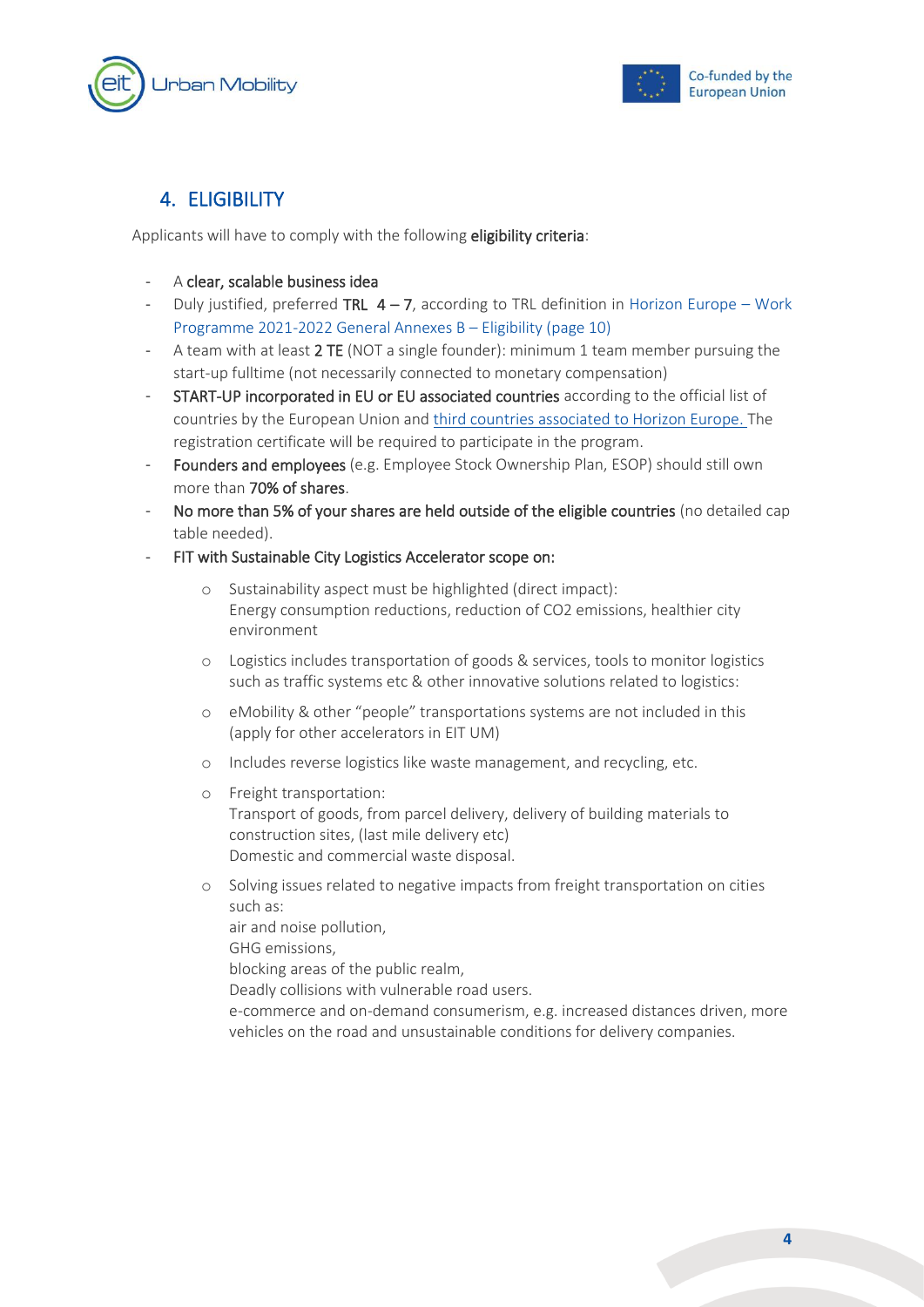



# <span id="page-5-0"></span>5. APPLICATION PROCESS



START-UP representatives must register and validate the account if this is the first time accessing the platform. If START-UP representative has already created an account, proceed to log in.

Once logged in, start a new application, and select Sustainable City Logistics Accelerator.

During the application all compulsory fields must be filled. Details about the application form, sections and required information are included in ANNEX 1 - Application form, sections and required information.

<span id="page-5-1"></span>Remember: save and submit the pilot proposal before the call is closed.

### 6. EVALUATION PHASES AND CRITERIA

The evaluation of proposals and fit with the thematic scope will be conducted in two steps:

#### 1st phase - Online evaluation

START-UP applications will first be reviewed online by a panel composed by at least 4 evaluators with same weighting of scores:

- 1 member from EIT Urban Mobility Business Creation area  $(1/4)$
- 3 external experts nominated by consortium partners (3/4)

Each evaluator will have to score each STARTUP application based on four standardised criteria for a maximum of 20 points: Excellence and Innovativeness (5 points), Team / Structure (5 points), Impact (5 points) and Overall Impression (5). The average of all scores will give the total score for a given applicant.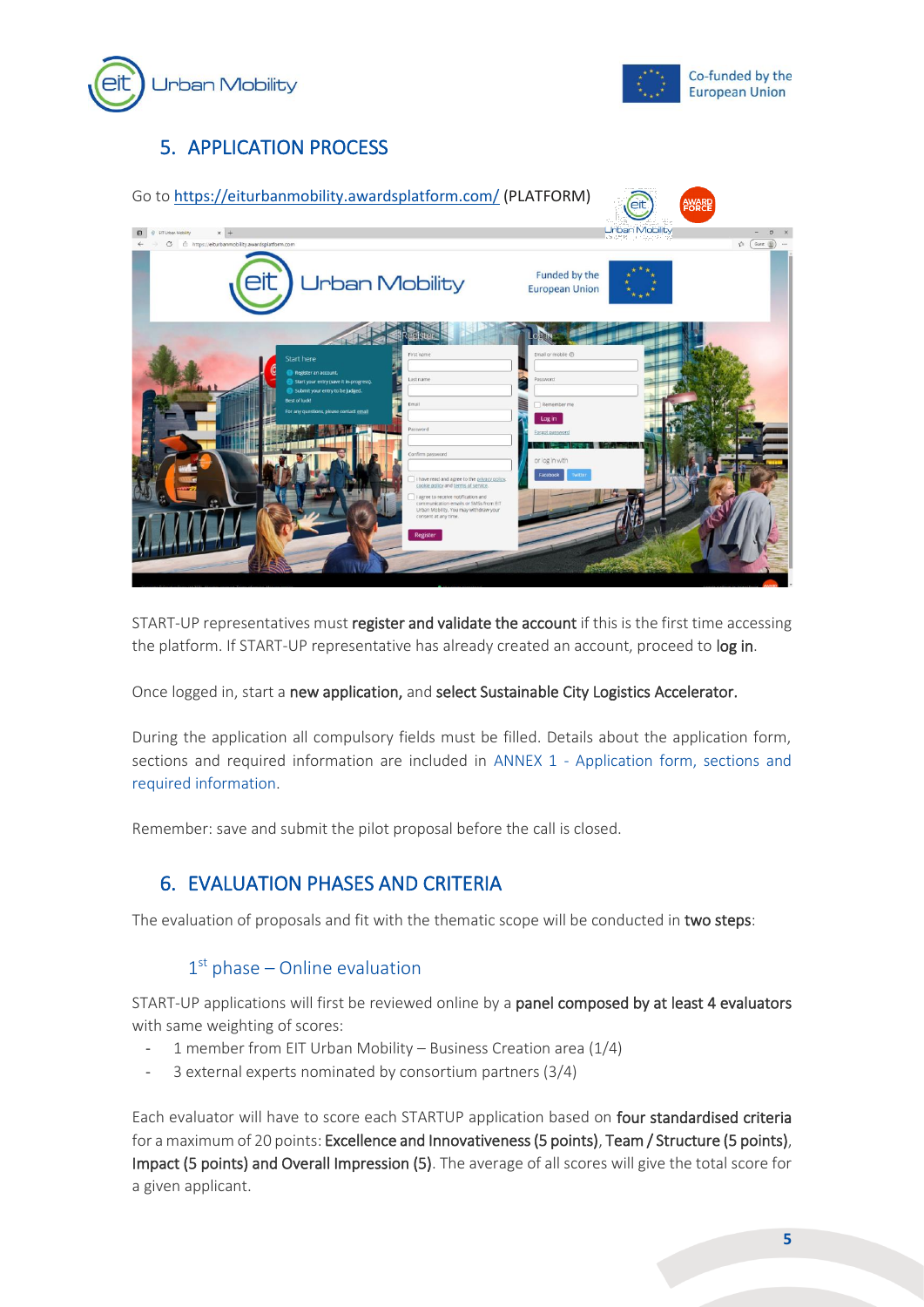



|                        | Excellence /<br>Innovation                                                                                                                                     | Team / Structure                                                                                                                                                                                         | Impact                                                                                                                             | Overall                                                                                                                                                                                                                                                                                                             | <b>TOTAL</b> |
|------------------------|----------------------------------------------------------------------------------------------------------------------------------------------------------------|----------------------------------------------------------------------------------------------------------------------------------------------------------------------------------------------------------|------------------------------------------------------------------------------------------------------------------------------------|---------------------------------------------------------------------------------------------------------------------------------------------------------------------------------------------------------------------------------------------------------------------------------------------------------------------|--------------|
| Evaluation<br>criteria | Innovativeness of<br>the solution.<br>Potential of the<br>product or service<br>to improve urban<br>mobility.<br>Achievements and<br>pilot experience.<br>USP. | Team/founders (C<br>levels, experience,<br>coachability and<br>hiring plan). Diverse<br>/ complementary<br>skills of founding<br>team. Stakeholder<br>relations with<br>investors and other<br>partners. | SDG impact and<br>Societal impact.<br>Applicant<br>demonstrates to<br>tackle SDG impact,<br>gender equality and<br>team diversity. | Overall merit of applicant<br>and application fit to the<br>Sustainable City Logistics<br>Accelerator. Competitive<br>and effective pitch deck<br>including mandatory<br>sections: Problem, Solution,<br>Value Proposition, Business<br>Model, Market, Go To<br>Market Strategy,<br>Competition, Traction,<br>Team. | 20           |
| Score                  | 5                                                                                                                                                              | 5                                                                                                                                                                                                        | 5                                                                                                                                  | 5                                                                                                                                                                                                                                                                                                                   |              |

Top 20-25 ranked START-UP applications will qualify to phase 2 – live pitch.

#### 2<sup>nd</sup> phase - Live pitch

STARTUPs will be invited to a virtual pitch in front of a panel composed by at least 5 jury members:

- 2 members from EIT Urban Mobility Business Creation area
- 3 external experts nominated by consortium partners

The format of the live pitch will consist a presentation of the team followed by a Q&A by the jury.

<span id="page-6-0"></span>The final selection of the START-UP will be agreed by the jury members in a consensus meeting.

### 7. COMMUNICATION OF RESULTS

Results will be communicated to the email of the STARTUP representative registered at the PLATFORM. *Note: Please, check your junk folder.*

Phase 1 results will be communicated with a rejection letter to non-qualified applicants or an invitation letter to phase 2 of the evaluation process.

Phase 2 results will be communicated with a rejection letter to non-selected applicants or the announcement to the selected start-up according to the decision taken in the consensus meeting.

Individual scores and comments made by evaluators will remain confidential. There is no appeal process.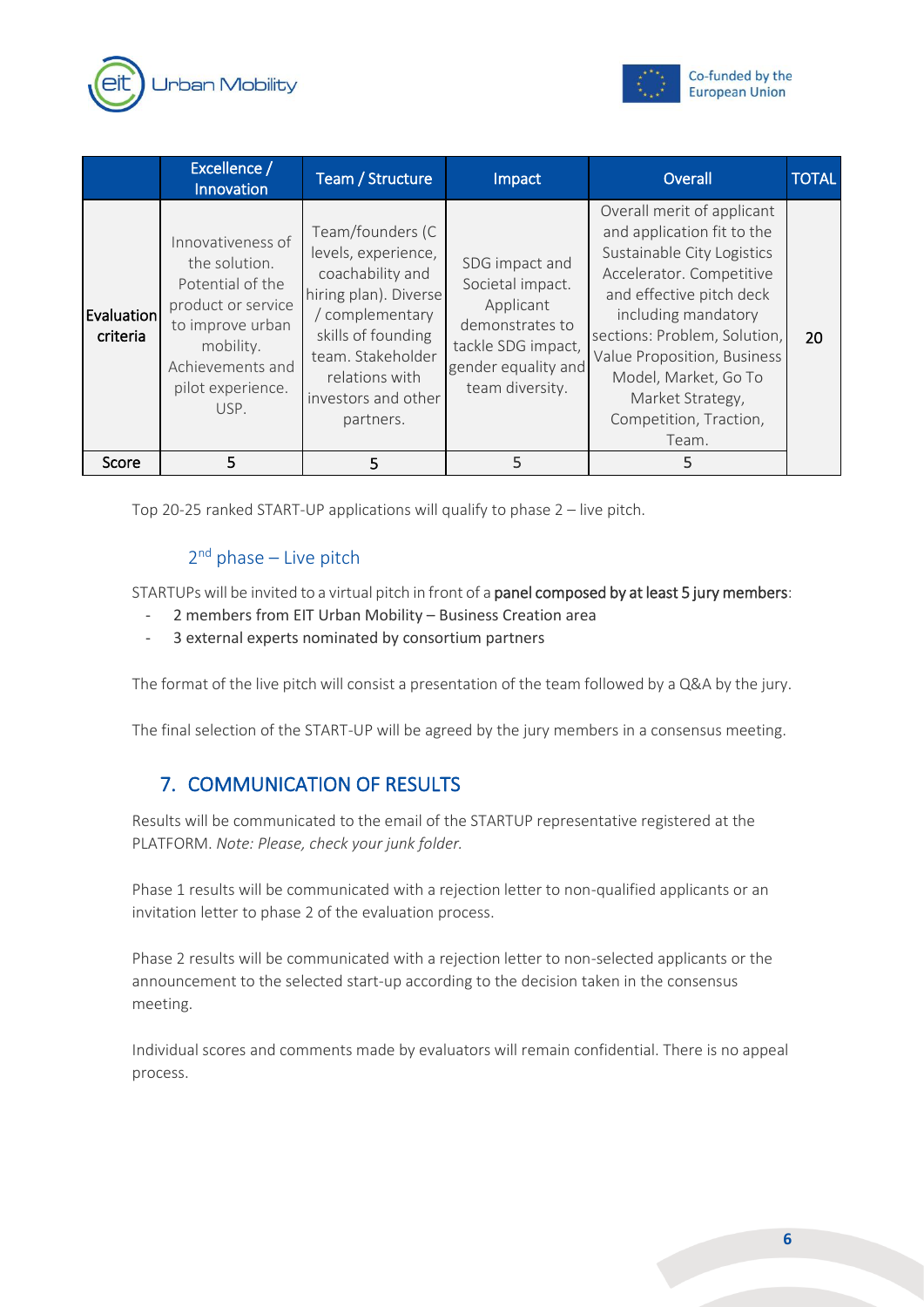



## <span id="page-7-0"></span>8. SELECTED START-UPS

Selected START-UPs will have to diligently collaborate to:

- Provide the registration certificate as a requirement to join the programme.
- Drawing-up the Sustainable City Logistics Documentation for reporting purposes towards EIT.
- Actively promote the participation in the Sustainable City Logistics Accelerator to reach public audience.

#### <span id="page-7-1"></span>9. SUPPORT AND CONTACT

For any questions regarding EIT Urban Mobility Guide for Applicants you can contact [business.creation@eiturbanmobility.eu](mailto:business.creation@eiturbanmobility.eu)

For any questions regarding the PLATFORM, please use the chat function <https://eiturbanmobility.awardsplatform.com/>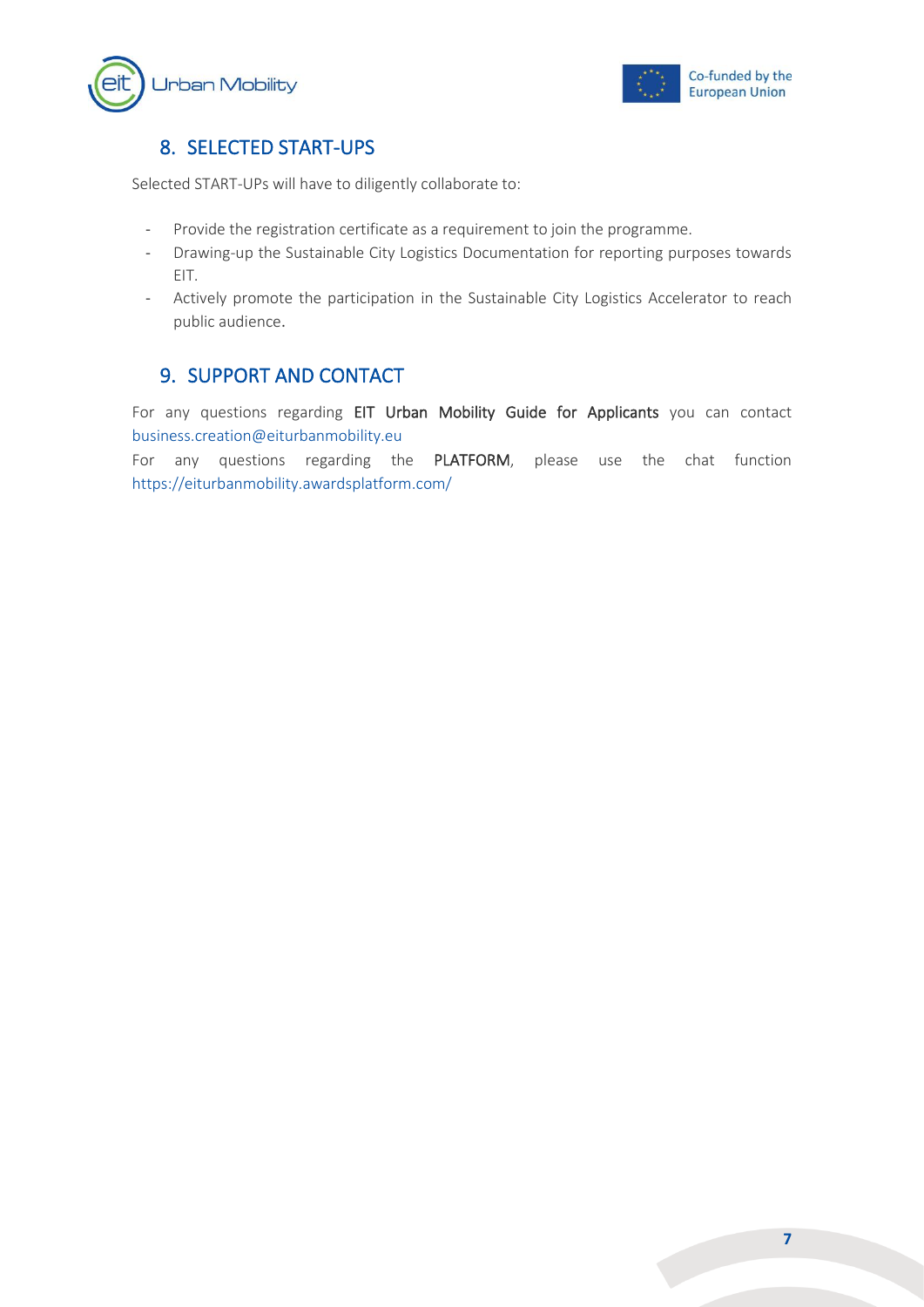

<span id="page-8-0"></span>1. ANNEX 1 - Application form, sections and required information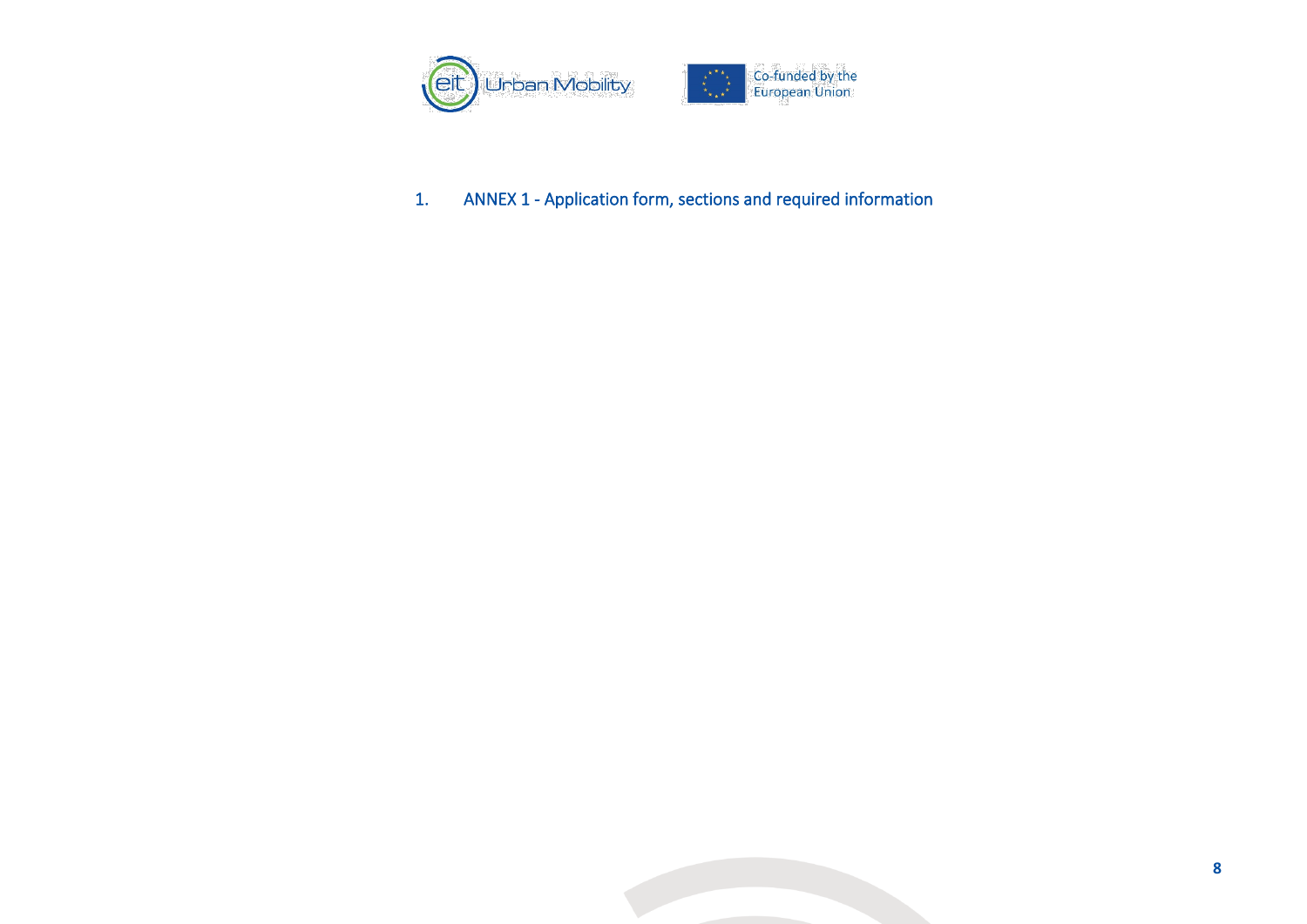

| <b>Business - General information</b>                                                          |                                                                                                                                                                                                                                                                                                                                                                                                                          |       |  |
|------------------------------------------------------------------------------------------------|--------------------------------------------------------------------------------------------------------------------------------------------------------------------------------------------------------------------------------------------------------------------------------------------------------------------------------------------------------------------------------------------------------------------------|-------|--|
| Item                                                                                           | Description                                                                                                                                                                                                                                                                                                                                                                                                              |       |  |
| <b>Company Name</b>                                                                            | Enter the registered name for the SME or Start-up                                                                                                                                                                                                                                                                                                                                                                        |       |  |
| <b>Contact Person (Name and Surname)</b>                                                       | Enter the name and surname of the start-up representative as main point of contact.                                                                                                                                                                                                                                                                                                                                      |       |  |
| Contact person e-mail                                                                          | Enter start-up representative email contact for official communications.                                                                                                                                                                                                                                                                                                                                                 |       |  |
| Company type                                                                                   | Select the type of company.                                                                                                                                                                                                                                                                                                                                                                                              |       |  |
| <b>Company URL</b>                                                                             | Provide the main website address for your company.                                                                                                                                                                                                                                                                                                                                                                       |       |  |
| Company incorporation date                                                                     | Indicate the incorporation date of your start-up                                                                                                                                                                                                                                                                                                                                                                         |       |  |
| Incorporation country                                                                          | Applicants are required to be incorporated in one of the EU Member States ot HE Associted countries.<br>List of EU Member States: https://europa.eu/european-union/about-eu/countries_en<br>the<br>https://ec.europa.eu/info/funding-<br>of<br>countries<br>associated<br>to<br>Horizon<br>Europe:<br>List<br>tenders/opportunities/docs/2021-2027/common/guidance/list-3rd-country-participation_horizon-euratom_en.pdf |       |  |
| Verifiable company valuation                                                                   | Do you have a verifiable company valuation? (Yes/No)                                                                                                                                                                                                                                                                                                                                                                     |       |  |
| Company valuation $(\epsilon)$ optional                                                        | Please provide the verifiable company valuation.                                                                                                                                                                                                                                                                                                                                                                         |       |  |
| Next funding round target (in €) optional                                                      | Please indicate your next funding round target.                                                                                                                                                                                                                                                                                                                                                                          |       |  |
| Do non-EU shareholders own more than<br>5% of the company?                                     | Please indicate if there are more than 5% of your shares held by non-EU shareholders (no detailed cap table needed).                                                                                                                                                                                                                                                                                                     |       |  |
|                                                                                                | Excellence / Innovation                                                                                                                                                                                                                                                                                                                                                                                                  |       |  |
| Item                                                                                           | Description                                                                                                                                                                                                                                                                                                                                                                                                              | Score |  |
| Describe what your company does                                                                | Be clear and concise. This is how you catch our attention.                                                                                                                                                                                                                                                                                                                                                               |       |  |
| Who is your ideal target customer? What<br>is the problem you are trying to solve for<br>them? | Provide a concise description.                                                                                                                                                                                                                                                                                                                                                                                           |       |  |
| How does your product address or solve<br>this problem?                                        | Provide a concise description.                                                                                                                                                                                                                                                                                                                                                                                           |       |  |
| How is your product /service different<br>from existing solutions? What is your<br>USP?        | Provide a concise description.                                                                                                                                                                                                                                                                                                                                                                                           | 5     |  |
| Who are your main competitors? Name at<br>least three:                                         | Provide a list of your main competitors.                                                                                                                                                                                                                                                                                                                                                                                 |       |  |
| Why are you applying to the EIT Urban<br><b>Mobility Accelerator?</b>                          | Describe why joining EIT Urban Mobility Accelerator is an opportunity for your company.                                                                                                                                                                                                                                                                                                                                  |       |  |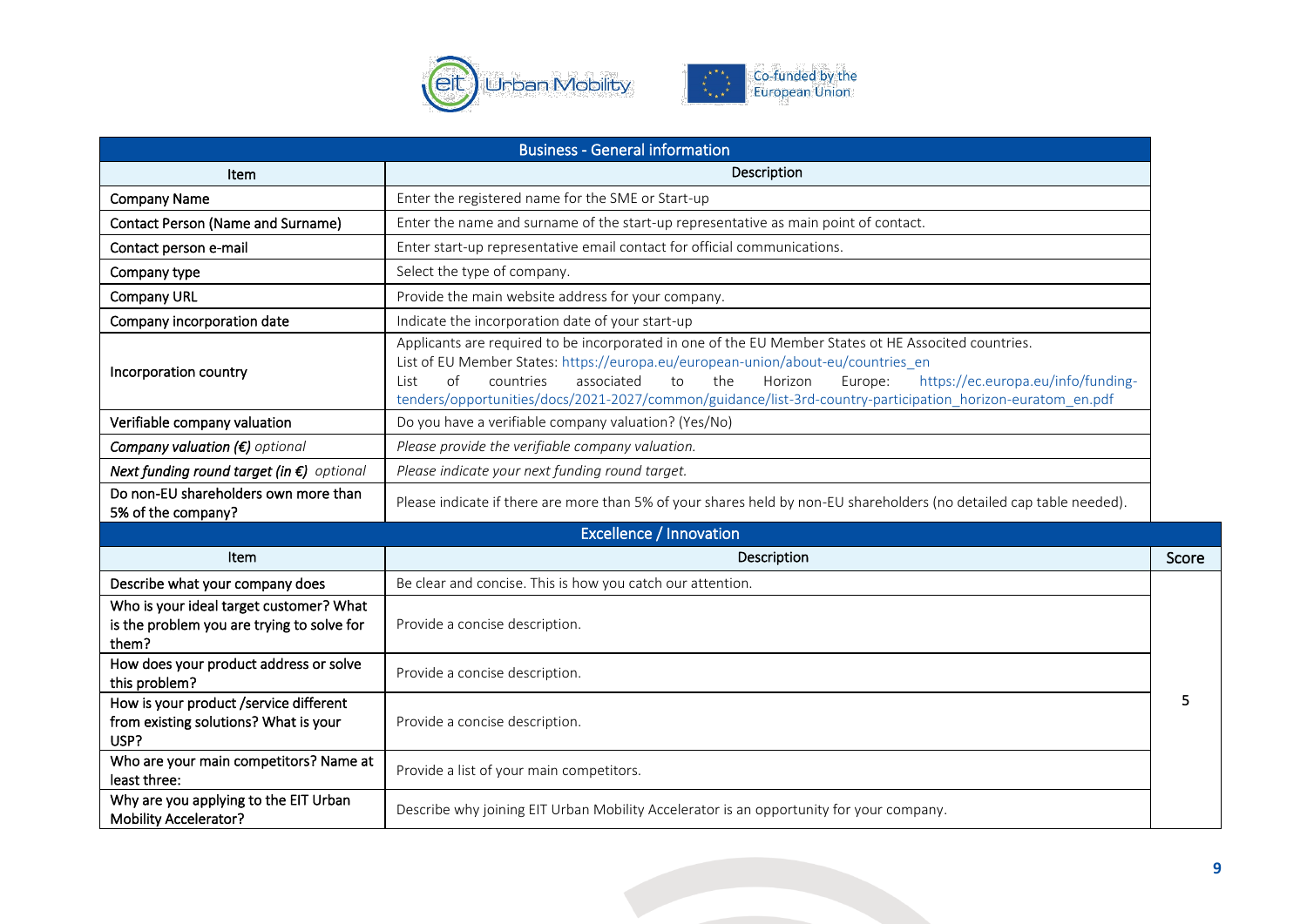

| Team, feasibility and risks                                                                                                                                                             |                                                                                                 |       |  |
|-----------------------------------------------------------------------------------------------------------------------------------------------------------------------------------------|-------------------------------------------------------------------------------------------------|-------|--|
| <b>Item</b>                                                                                                                                                                             | Description                                                                                     | Score |  |
| Team composition (Co-Founders and C-<br>Level)                                                                                                                                          | Provide the name, surname, role, gender and linkedin profile of founders and C-Level positions. |       |  |
| Do founders and employees (e.g. ESOP)<br>own more than 70% of shares?                                                                                                                   | Do founders and employees own more than 70% of shares? (Yes/No)                                 |       |  |
| Please list all your shareholders (including<br>founders, employees and investors) of the<br>company that own at least 5% equity<br>including their title and percentage:<br>(optional) | Provide Shareholder name, title and % of equity                                                 |       |  |

| Impact                                                                                                                       |                                                                                                                                                                                                                                                                                                                                                                                                     |       |  |
|------------------------------------------------------------------------------------------------------------------------------|-----------------------------------------------------------------------------------------------------------------------------------------------------------------------------------------------------------------------------------------------------------------------------------------------------------------------------------------------------------------------------------------------------|-------|--|
| Item                                                                                                                         | Description                                                                                                                                                                                                                                                                                                                                                                                         | Score |  |
| In which main area associated with the<br>Sustainable Development Goals (SDGs) are<br>you aiming to achieve positive impact? | Select one of the following: SDGs3 (Good health and wellbeing), SDG7 (Affordable and clean energy), SDG8 (Decent work<br>and economic growth), SDG9 (Industry, Innovation and Infrastructure), SDG11 (Sustainable cities and communities),<br>SDG13 (Climate action). List and elaborated description of SDGs: https://ec.europa.eu/international-<br>partnerships/sustainable-development-goals en |       |  |
| Do you already measure your<br>environmental and specifically your carbon<br>footprint?                                      | Select one option: Yes; No, but planned in the next 12 months; No.                                                                                                                                                                                                                                                                                                                                  |       |  |
| Specify how you measure/will measure<br>your environmental impact and carbon<br>footprint. Select one of the following       | Justify your answer by selecting one of the following options: Greenhouse gas emissions (Scopes 1, 2, 3), Energy use, Air<br>pollution (SOx, NOx, PM2.5, Ozone, Mercury etc.), Water use (inflows/withdrawals, outflows/discharges), Other.                                                                                                                                                         |       |  |
| How many people work for your startup?                                                                                       | Please count both FTEs and team members involved in the project (e.g., 0.5 FTE).                                                                                                                                                                                                                                                                                                                    |       |  |
| Are you tracking the female/male split of<br>your co-founder team, C-Suite, employee<br>base, Advisory Committee and Board?  | Select one options: Yes; No, but planned in the next 12 months; No.                                                                                                                                                                                                                                                                                                                                 |       |  |
| Do you already have a policy in place to<br>ensure team diversity?                                                           | Select one options: Yes; No, but planned in the next 12 months; No.                                                                                                                                                                                                                                                                                                                                 |       |  |
| Please provide us with split % women /<br>%men across levels (founders, C-Suite,<br>employees, Advisory Committee and Board) | Provide the split (%) of women and men across business levels (founders, C-Level, employees, Advisory Committee and<br>Board)                                                                                                                                                                                                                                                                       |       |  |
| Do you already have a policy in place to<br>ensure team diversity?                                                           | Select one options: Yes; No, but planned in the next 12 months; No.                                                                                                                                                                                                                                                                                                                                 |       |  |